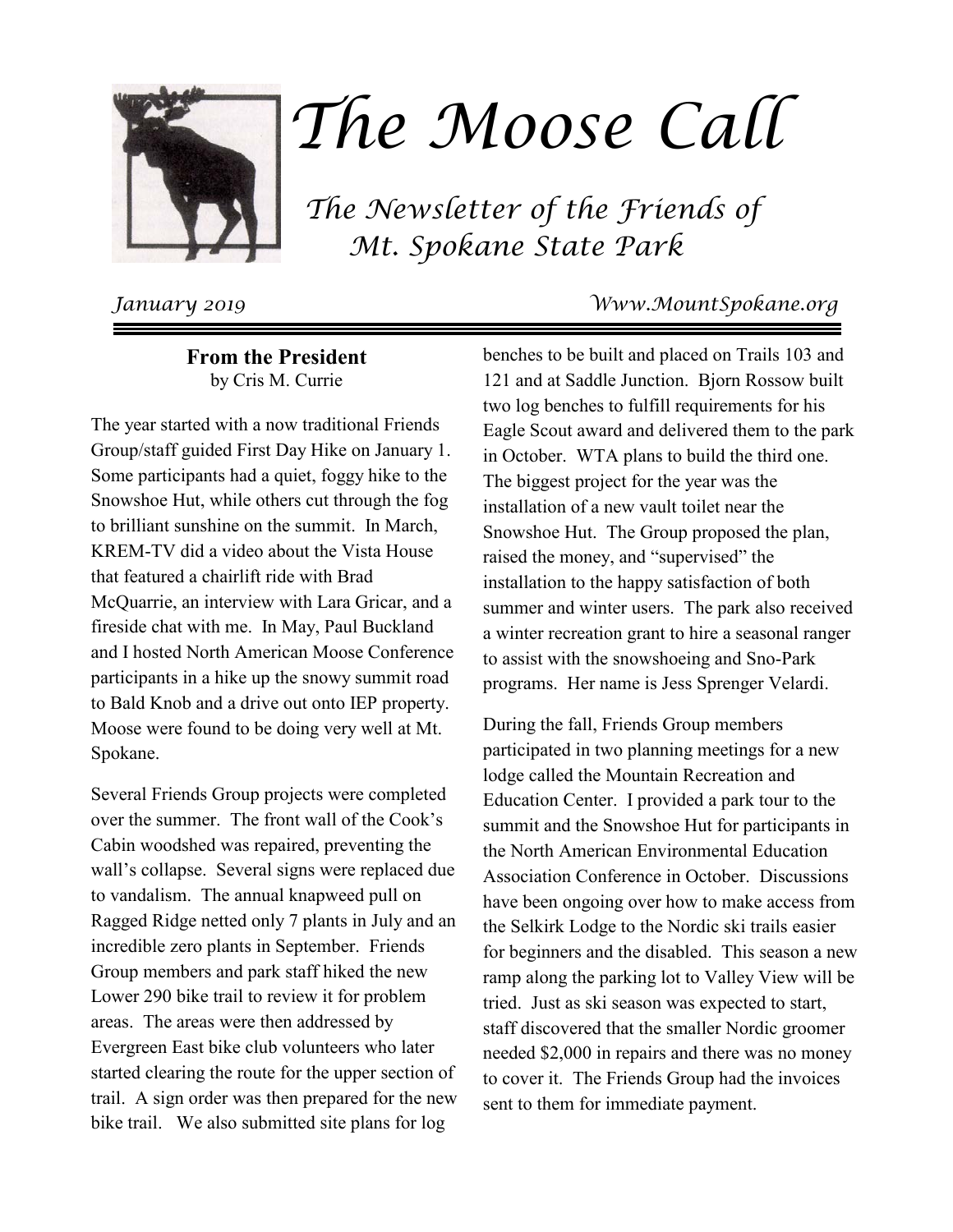

#### **Historic Plaque Replaced**

In 1929, William H. Cowles, Jr. donated Section 19 (640 acres) to the park. This section contains parts of the Day and Kit Carson Loop Roads which were cut by Francis Cook between 1910 and 1912. About 1/4 mile west of the KC Loop Road, the Day Road crosses a stream where early motorists to the park could rest and refill their car radiators. At this site in 1932, Cowles installed a bronze plaque on a boulder, to both commemorate his donation and honor Frank W. Guilbert, a Spokane man known for his tireless pursuit of better roads throughout eastern Washington. Guilbert directed the AAA in Spokane and as an officer in the National Parks Highway Association, he organized a Chicago to Puget Sound road trip in 1916 for business leaders to promote tourism and road improvements. He died in 1940. Cowles' plaque disappeared decades ago, but its location remained obvious from a photo found in the Ferris Archives. Last year a bronze reproduction of the plaque was accidently found in a park storage area and the Friends Group gained permission to re-install it. So today, the site is once again a spot for weary travelers to stop and not only contemplate the quiet stream and the remarkable density of old growth grand firs (preserved by Cowles' philanthropy), but also to imagine what travel to Mt. Spokane must have been like in the early 20<sup>th</sup> century.

#### **New Benches Arrive**

Since 1999 and the first Advisory Committee draft trail plan, volunteers have wanted to install a bench or two for quiet relaxation within the park. That idea has finally gained traction thanks to Bjorn Rossow who organized the construction of two log benches to meet the requirements for his Eagle Scout award. The Friends Group provided Bjorn with assistance in navigating the permit process, installation locations, design ideas, and access to larch logs from the park which were cut to meet his needs by Brad McQuarrie. Bjorn then assisted younger scouts in the work and delivered the finished products to the park in mid-November. Unfortunately the permitting process could not be completed before winter, so installation will have to be done this summer.



Bjorn's Bench

One bench will be set along Trail 121 just above a tributary of Deadman Creek. The site is about half-way between the new downhill bike trail and the paved road, so it is a beautiful, quiet area. The other bench will be set next to another stream along Trail 103, which is a dead-end trail off of Trail 100. Next year, WTA plans to build a third bench in memory of Jay DeWitt. It will likely be placed at Saddle Junction along with a new vault toilet, eventually.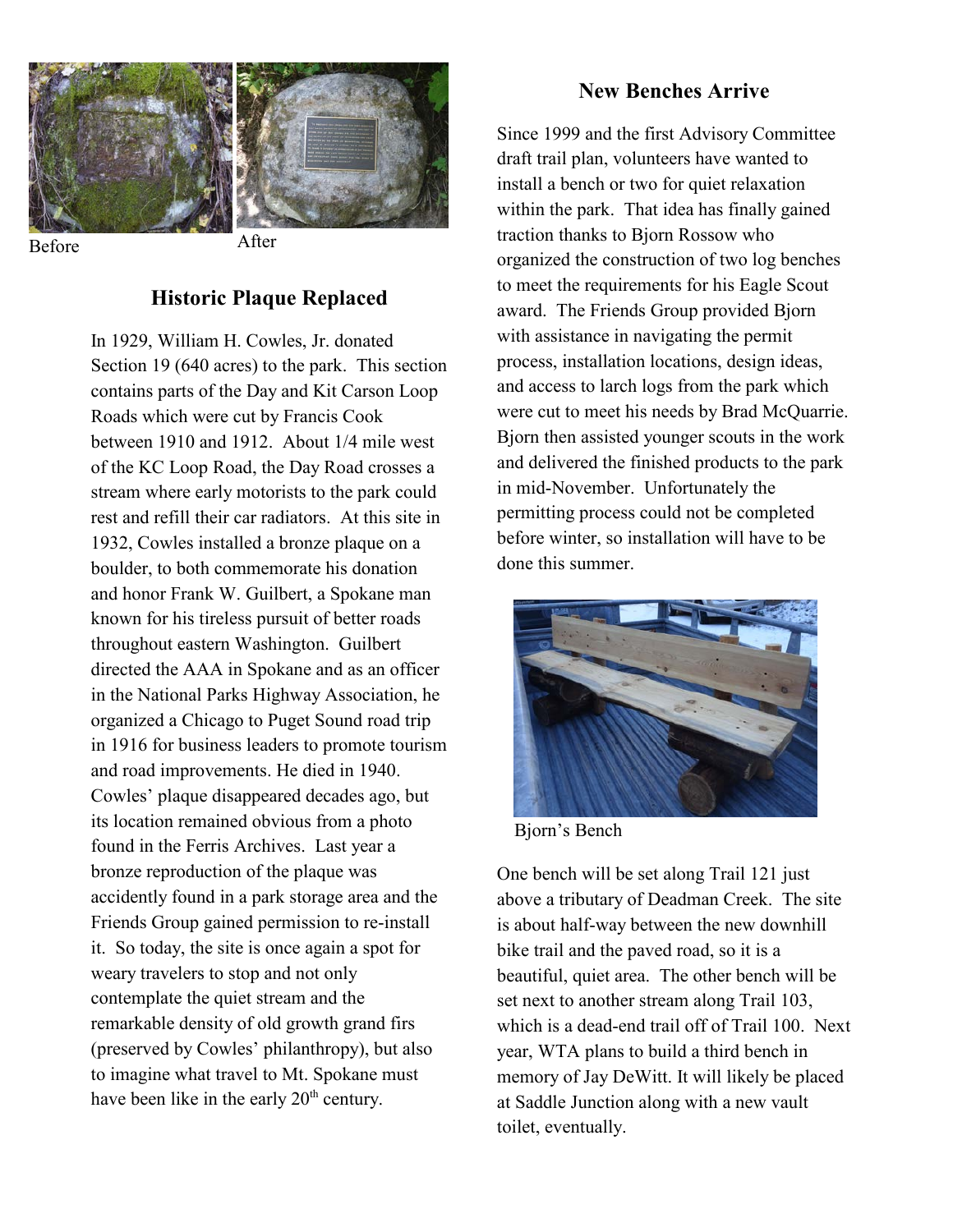## **New Vault Toilet Installed**

Another big project was completed in November just three days before the onset of cold winter rains. The Friends Group proposed the plan and raised the money for a new CXT vault toilet near the snowshoe hut. The old one was nearly impossible to use through the winter, and with ever increasing numbers of people visiting the hut on snowshoes, a new facility was desperately needed. So the Friends Group applied for its first grant from the state Winter Recreation program and received \$10,000 to add to a previous grant of \$4,000 from the Johnston-Fix Foundation. The Friends Group donated another \$6,000 and Parks provided about \$12,500 worth of permitting and installation work for a total cost of \$32,500! The Spokane-made solid concrete unit came in three pieces and has a porch to help keep snow away from the door.



It was delivered on two very long flat bed trailers and a special crane was needed to fit the pieces together. The second trailer was too long to make it around two tight corners, so it was chained to the big excavator to prevent it from sliding completely into the creek. In the end, it was a successful installation that has already proven its value.

#### **Trail Projects**

The Washington Trails Association donated 959 volunteer hours this year to Mt. Spokane doing maintenance work on Trails 130 near Day Mountain, 110, and 100. The work mainly involved reestablishing trail width and cleaning drainage features to help prevent erosion.

Two short reroutes for Trail 131 were laid out by volunteers and reviewed by park staff. The upper reroute will make it easier to access the Bald Knob picnic shelter by snowshoers and the lower reroute will eliminate the erosion problem on a section that is too steep. A reroute for the lower portion of Trail 140 is being planned so that instead of terminating on Bear Creek Lodge property, there will be a new trailhead behind the park office once the shop and sand shed are moved to their new location further up the main road. Thirdly, a brand new trail is being planned that will create a loop with the Day Road along the ridge top to its north. Finally, we submitted a site plan for an interpretive trail around the Cook's Cabin Heritage Area. The Friends Group expects to complete its restoration work on the CCC built woodshed this summer.

#### **A Gingerbread Vista House**

The Vista House was completely rebuilt in gingerbread by Mt. Spokane lovers and pastry chefs Megan Gaines and Ricky Webster for their submission in the Christ Kitchen annual gingerbread build-off. The Friends Group sent them the original plans for the building and they followed them as closely as they could. The recipe included 36 lbs of gingerbread, 8 lbs of Krispie Rice cereal, 30 lbs of powdered